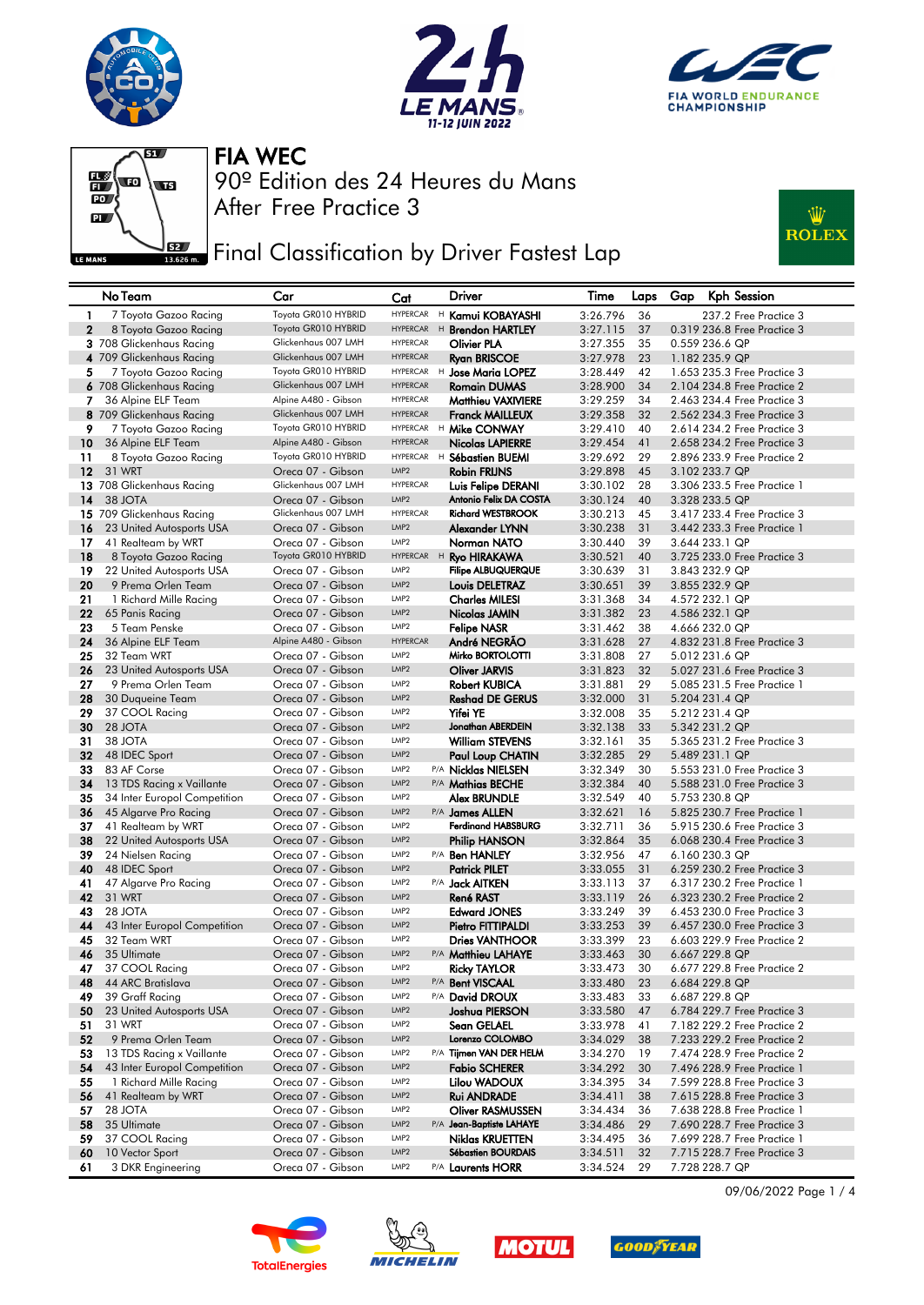







## **JEE** Final Classification by Driver Fastest Lap



|            | No Team                                 | Car                                         | Cat                                  | Driver                                        | Time                 | Laps     | Gap | Kph Session                                                |
|------------|-----------------------------------------|---------------------------------------------|--------------------------------------|-----------------------------------------------|----------------------|----------|-----|------------------------------------------------------------|
| 62         | 30 Duqueine Team                        | Oreca 07 - Gibson                           | LMP <sub>2</sub>                     | <b>Richard BRADLEY</b>                        | 3:34.788             | 26       |     | 7.992 228.4 Free Practice 3                                |
| 63         | 44 ARC Bratislava                       | Oreca 07 - Gibson                           | LMP <sub>2</sub>                     | P/A Tristan VAUTIER                           | 3:34.804             | 18       |     | 8.008 228.4 Free Practice 2                                |
| 64         | 65 Panis Racing                         | Oreca 07 - Gibson                           | LMP <sub>2</sub>                     | <b>Job VAN UITERT</b>                         | 3:34.854             | 18       |     | 8.058 228.3 Free Practice 1                                |
| 65         | 10 Vector Sport                         | Oreca 07 - Gibson                           | LMP <sub>2</sub>                     | Nico MÜLLER                                   | 3:34.879             | 22       |     | 8.083 228.3 Free Practice 3                                |
| 66         | 47 Algarve Pro Racing                   | Oreca 07 - Gibson                           | LMP <sub>2</sub>                     | P/A Sophia FLOERSCH                           | 3:34.897             | 29       |     | 8.101 228.3 Free Practice 1                                |
| 67         | 22 United Autosports USA                | Oreca 07 - Gibson                           | LMP <sub>2</sub>                     | <b>Will OWEN</b>                              | 3:34.940             | 35       |     | 8.144 228.2 Free Practice 3                                |
| 68         | 83 AF Corse                             | Oreca 07 - Gibson                           | LMP <sub>2</sub>                     | P/A Alessio ROVERA                            | 3:35.035             | 31       |     | 8.239 228.1 Free Practice 1                                |
| 69         | 5 Team Penske                           | Oreca 07 - Gibson                           | LMP <sub>2</sub>                     | Dane CAMERON                                  | 3:35.098             | 39       |     | 8.302 228.1 Free Practice 1                                |
| 70         | 34 Inter Europol Competition            | Oreca 07 - Gibson                           | LMP <sub>2</sub><br>LMP <sub>2</sub> | <b>Esteban GUTIERREZ</b>                      | 3:35.121             | 39       |     | 8.325 228.0 Free Practice 2                                |
| 71         | 10 Vector Sport                         | Oreca 07 - Gibson                           | LMP <sub>2</sub>                     | <b>Ryan CULLEN</b><br><b>Roberto GONZALEZ</b> | 3:35.711             | 20       |     | 8.915 227.4 Free Practice 2                                |
| 72         | 38 JOTA                                 | Oreca 07 - Gibson                           | LMP <sub>2</sub>                     | <b>Emmanuel COLLARD</b>                       | 3:35.723             | 35<br>21 |     | 8.927 227.4 Free Practice 3                                |
| 73<br>74   | 5 Team Penske<br>1 Richard Mille Racing | Oreca 07 - Gibson<br>Oreca 07 - Gibson      | LMP <sub>2</sub>                     | <b>Sébastien OGIER</b>                        | 3:36.172<br>3:36.196 | 34       |     | 9.376 226.9 Free Practice 3<br>9.400 226.9 Free Practice 3 |
| 75         | 65 Panis Racing                         | Oreca 07 - Gibson                           | LMP <sub>2</sub>                     | Julien CANAL                                  | 3:36.261             | 25       |     | 9.465 226.8 Free Practice 2                                |
| 76         | 48 IDEC Sport                           | Oreca 07 - Gibson                           | LMP <sub>2</sub>                     | <b>Paul LAFARGUE</b>                          | 3:36.441             | 29       |     | 9.645 226.6 Free Practice 3                                |
| 77         | 32 Team WRT                             | Oreca 07 - Gibson                           | LMP <sub>2</sub>                     | <b>Rolf INEICHEN</b>                          | 3:36.959             | 58       |     | 10.163 226.1 Free Practice 3                               |
| 78         | 43 Inter Europol Competition            | Oreca 07 - Gibson                           | LMP <sub>2</sub>                     | David HEINEMEIER-HANSSON                      | 3:37.114             | 26       |     | 10.318 225.9 Free Practice 1                               |
| 79         | 45 Algarve Pro Racing                   | Oreca 07 - Gibson                           | LMP <sub>2</sub>                     | P/A René BINDER                               | 3:37.223             | 17       |     | 10.427 225.8 Free Practice 1                               |
| 80         | 30 Duqueine Team                        | Oreca 07 - Gibson                           | LMP <sub>2</sub>                     | Guillermo ROJAS                               | 3:37.545             | 16       |     | 10.749 225.5 Free Practice 1                               |
| 81         | 34 Inter Europol Competition            | Oreca 07 - Gibson                           | LMP <sub>2</sub>                     | Jakub SMIECHOWSKI                             | 3:37.578             | 22       |     | 10.782 225.5 Free Practice 3                               |
| 82         | 24 Nielsen Racing                       | Oreca 07 - Gibson                           | LMP <sub>2</sub>                     | P/A Matthew BELL                              | 3:37.816             | 20       |     | 11.020 225.2 Free Practice 3                               |
| 83         | 3 DKR Engineering                       | Oreca 07 - Gibson                           | LMP <sub>2</sub>                     | P/A Alexandre COUGNAUD                        | 3:38.054             | 23       |     | 11.258 225.0 Free Practice 3                               |
| 84         | 27 CD Sport                             | Ligier JSP217 - Gibson                      | LMP <sub>2</sub>                     | P/A Steven PALETTE                            | 3:38.136             | 33       |     | 11.340 224.9 QP                                            |
| 85         | 47 Algarve Pro Racing                   | Oreca 07 - Gibson                           | LMP <sub>2</sub>                     | P/A John FALB                                 | 3:38.863             | 42       |     | 12.067 224.1 Free Practice 3                               |
| 86         | 45 Algarve Pro Racing                   | Oreca 07 - Gibson                           | LMP <sub>2</sub>                     | P/A Steven THOMAS                             | 3:39.722             | 23       |     | 12.926 223.3 Free Practice 1                               |
| 87         | 35 Ultimate                             | Oreca 07 - Gibson                           | LMP <sub>2</sub>                     | P/A François HERIAU                           | 3:39.983             | 49       |     | 13.187 223.0 Free Practice 1                               |
| 88         | 3 DKR Engineering                       | Oreca 07 - Gibson                           | LMP <sub>2</sub>                     | P/A Jean GLORIEUX                             | 3:40.049             | 17       |     | 13.253 222.9 Free Practice 1                               |
| 89         | 24 Nielsen Racing                       | Oreca 07 - Gibson                           | LMP <sub>2</sub>                     | P/A Rodrigo SALES                             | 3:40.466             | 30       |     | 13.670 222.5 Free Practice 3                               |
| 90         | 39 Graff Racing                         | Oreca 07 - Gibson                           | LMP <sub>2</sub>                     | P/A Eric TROUILLET                            | 3:41.038             | 29       |     | 14.242 221.9 Free Practice 3                               |
| 91         | 13 TDS Racing x Vaillante               | Oreca 07 - Gibson                           | LMP <sub>2</sub>                     | P/A Philippe CIMADOMO                         | 3:42.168             | 39       |     | 15,372 220.8 Free Practice 3                               |
| 92         | 83 AF Corse                             | Oreca 07 - Gibson                           | LMP <sub>2</sub>                     | P/A François PERRODO                          | 3:42.178             | 34       |     | 15.382 220.8 Free Practice 1                               |
| 93         | 39 Graff Racing                         | Oreca 07 - Gibson                           | LMP <sub>2</sub>                     | P/A Sébastien PAGE                            | 3:43.739             | 23       |     | 16.943 219.2 Free Practice 1                               |
| 94         | 27 CD Sport                             | Ligier JSP217 - Gibson                      | LMP <sub>2</sub><br>LMP <sub>2</sub> | P/A Christophe CRESP<br>P/A Miroslav KONOPKA  | 3:44.712             | 32       |     | 17.916 218.3 Free Practice 3                               |
| 95<br>96   | 44 ARC Bratislava<br>27 CD Sport        | Oreca 07 - Gibson<br>Ligier JSP217 - Gibson | LMP <sub>2</sub>                     |                                               | 3:47.172             | 38<br>32 |     | 20,376 215,9 Free Practice 1                               |
| 97         | 92 Porsche GT Team                      | Porsche 911 RSR - 19                        | <b>LMGTE Pro</b>                     | P/A Michael JENSEN<br><b>Laurens VANTHOOR</b> | 3:47.381<br>3:50.999 | 17       |     | 20.585 215.7 Free Practice 1<br>24.203 212.4 QP            |
| 98         | 63 Corvette Racing                      | Chevrolet Corvette C8.R                     | <b>LMGTE Pro</b>                     | <b>Antonio GARCIA</b>                         | 3:51.132             | 49       |     | 24.336 212.2 QP                                            |
| 99         | 91 Porsche GT Team                      | Porsche 911 RSR - 19                        | <b>LMGTE Pro</b>                     | Frédéric MAKOWIECKI                           | 3:51.382             | 25       |     | 24.586 212.0 QP                                            |
| 100        | 64 Corvette Racing                      | Chevrolet Corvette C8.R                     | <b>LMGTE Pro</b>                     | <b>Nick TANDY</b>                             | 3:51.491             | 40       |     | 24.695 211.9 QP                                            |
| 101        | 51 AF Corse                             | Ferrari 488 GTE Evo                         | <b>LMGTE Pro</b>                     | James CALADO                                  | 3:51.502             | 27       |     | 24.706 211.9 QP                                            |
| 102        | 52 AF Corse                             | Ferrari 488 GTE Evo                         | <b>LMGTE Pro</b>                     | <b>Antonio FUOCO</b>                          | 3:51.614             | 40       |     | 24.818 211.8 QP                                            |
| 103        | 98 Northwest AMR                        | Aston Martin VANTAGE AMR                    | LMGTE Am                             | Nicki THIIM                                   | 3:52.559             | 31       |     | 25.763 210.9 QP                                            |
| 104        | 91 Porsche GT Team                      | Porsche 911 RSR - 19                        | <b>LMGTE Pro</b>                     | <b>Richard LIETZ</b>                          | 3:52.787             | 36       |     | 25.991 210.7 Free Practice 3                               |
| 105        | 92 Porsche GT Team                      | Porsche 911 RSR - 19                        | <b>LMGTE Pro</b>                     | Michael CHRISTENSEN                           | 3:52.898             | 45       |     | 26.102 210.6 Free Practice 3                               |
| 106        | 63 Corvette Racing                      | Chevrolet Corvette C8.R                     | <b>LMGTE Pro</b>                     | Jordan TAYLOR                                 | 3:53.145             | 34       |     | 26.349 210.4 Free Practice 3                               |
| 107        | 91 Porsche GT Team                      | Porsche 911 RSR - 19                        | <b>LMGTE Pro</b>                     | <b>Gianmaria BRUNI</b>                        | 3:53.284             | 34       |     | 26,488 210,3 Free Practice 3                               |
| 108        | 64 Corvette Racing                      | Chevrolet Corvette C8.R                     | <b>LMGTE Pro</b>                     | <b>Tommy MILNER</b>                           | 3:53.360             | 31       |     | 26.564 210.2 Free Practice 1                               |
| 109        | 57 Kessel Racing                        | Ferrari 488 GTE Evo                         | <b>LMGTE Am</b>                      | Mikkel JENSEN                                 | 3:53.489             | 41       |     | 26.693 210.1 QP                                            |
| 110        | 63 Corvette Racing                      | Chevrolet Corvette C8.R                     | <b>LMGTE Pro</b>                     | <b>Nicky CATSBURG</b>                         | 3:53.492             | 11       |     | 26.696 210.1 Free Practice 2                               |
| 111        | 54 AF Corse                             | Ferrari 488 GTE Evo                         | <b>LMGTE Am</b>                      | Nick CASSIDY                                  | 3:53.690             | 28       |     | 26.894 209.9 QP                                            |
| 112        | 64 Corvette Racing                      | Chevrolet Corvette C8.R                     | <b>LMGTE Pro</b>                     | Alexander SIMS                                | 3:53.699             | 20       |     | 26.903 209.9 Free Practice 2                               |
| 113        | 74 Riley Motorsports                    | Ferrari 488 GTE Evo                         | <b>LMGTE Pro</b>                     | <b>Felipe FRAGA</b>                           | 3:54.019             | 17       |     | 27.223 209.6 Free Practice 2                               |
| 114<br>115 | 52 AF Corse<br>85 Iron Dames            | Ferrari 488 GTE Evo<br>Ferrari 488 GTE Evo  | <b>LMGTE Pro</b><br><b>LMGTE Am</b>  | Miguel MOLINA<br><b>Rahel FREY</b>            | 3:54.035<br>3:54.081 | 38<br>40 |     | 27.239 209.6 Free Practice 3<br>27.285 209.6 QP            |
| 116        | 92 Porsche GT Team                      | Porsche 911 RSR - 19                        | <b>LMGTE Pro</b>                     | Kevin ESTRE                                   | 3:54.158             | 31       |     | 27.362 209.5 Free Practice 2                               |
| 117        | 77 Dempsey - Proton Racing              | Porsche 911 RSR - 19                        | <b>LMGTE Am</b>                      | <b>Harry TINCKNELL</b>                        | 3:54.224             | 35       |     | 27.428 209.4 QP                                            |
| 118        | 61 AF Corse                             | Ferrari 488 GTE Evo                         | <b>LMGTE Am</b>                      | <b>Vincent ABRIL</b>                          | 3:54.316             | 38       |     | 27.520 209.3 QP                                            |
| 119        | 86 GR Racing                            | Porsche 911 RSR - 19                        | <b>LMGTE Am</b>                      | Benjamin BARKER                               | 3:54.323             | 24       |     | 27.527 209.3 QP                                            |
| 120        | 46 Team Project 1                       | Porsche 911 RSR - 19                        | <b>LMGTE Am</b>                      | Mikkel PEDERSEN                               | 3:54.386             | 35       |     | 27.590 209.3 Free Practice 3                               |
| 121        | 56 Team Project 1                       | Porsche 911 RSR - 19                        | <b>LMGTE Am</b>                      | Ben BARNICOAT                                 | 3:54.510             | 29       |     | 27.714 209.2 QP                                            |
| 122        | 46 Team Project 1                       | Porsche 911 RSR - 19                        | LMGTE Am                             | Matteo CAIROLI                                | 3:54.533             | 29       |     | 27.737 209.2 QP                                            |
|            |                                         |                                             |                                      |                                               |                      |          |     |                                                            |









09/06/2022 Page 2 / 4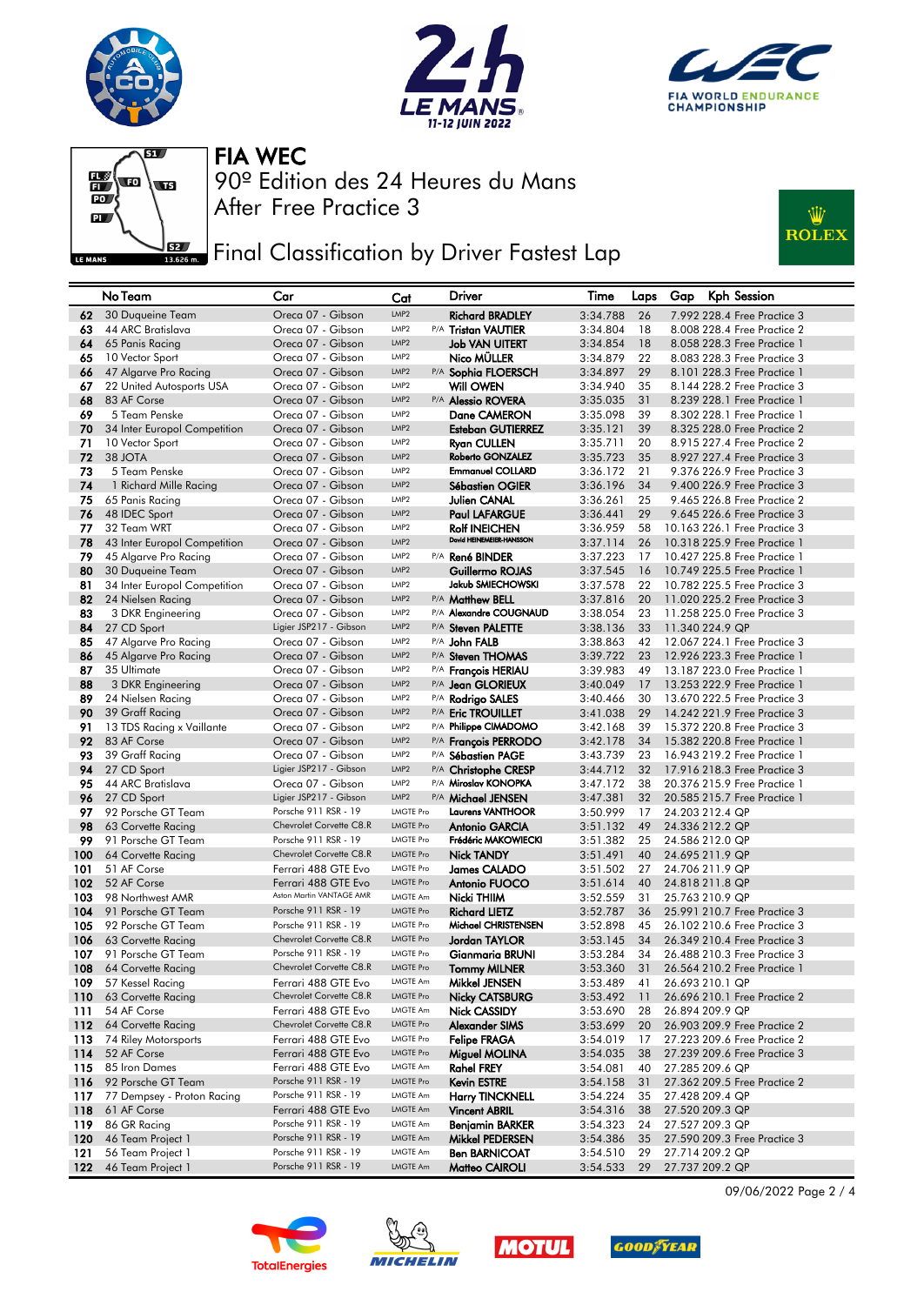







## **JEE** Final Classification by Driver Fastest Lap



|            | No Team                                    | Car                                          | Cat                  | Driver                              | Time                 | Laps     | Kph Session<br>Gap                                           |
|------------|--------------------------------------------|----------------------------------------------|----------------------|-------------------------------------|----------------------|----------|--------------------------------------------------------------|
| 123        | 74 Riley Motorsports                       | Ferrari 488 GTE Evo                          | <b>LMGTE Pro</b>     | Sam BIRD                            | 3:54.601             | 9        | 27,805 209,1 Free Practice 1                                 |
| 124        | 33 TF Sport                                | Aston Martin VANTAGE AMR                     | <b>LMGTE Am</b>      | <b>Henriaue CHAVES</b>              | 3:54.618             | 38       | 27.822 209.1 Free Practice 3                                 |
| 125        | 51 AF Corse                                | Ferrari 488 GTE Evo                          | <b>LMGTE Pro</b>     | <b>Daniel SERRA</b>                 | 3:54.705             | 19       | 27.909 209.0 Free Practice 3                                 |
| 126        | 51 AF Corse                                | Ferrari 488 GTE Evo                          | <b>LMGTE Pro</b>     | <b>Alessandro PIER GUIDI</b>        | 3:54.869             | 22       | 28.073 208.9 Free Practice 3                                 |
| 127        | 99 Hardpoint Motorsport                    | Porsche 911 RSR - 19                         | LMGTE Am             | Alessio PICARIELLO                  | 3:54.906             | 28       | 28.110 208.8 Free Practice 3                                 |
| 128        | 79 WeatherTech Racing                      | Porsche 911 RSR - 19                         | LMGTE Am             | <b>Julien ANDLAUER</b>              | 3:54.912             | 35       | 28.116 208.8 QP                                              |
| 129        | 98 Northwest AMR                           | Aston Martin VANTAGE AMR                     | LMGTE Am             | David PITTARD                       | 3:54.937             | 36       | 28.141 208.8 Free Practice 3                                 |
| 130        | 52 AF Corse                                | Ferrari 488 GTE Evo                          | <b>LMGTE Pro</b>     | Davide RIGON                        | 3:55.039             | 25       | 28.243 208.7 Free Practice 3                                 |
| 131        | 59 Inception Racing                        | Ferrari 488 GTE Evo                          | LMGTE Am             | Côme LEDOGAR                        | 3:55.162             | 31       | 28.366 208.6 QP                                              |
| 132        | 77 Dempsey - Proton Racing                 | Porsche 911 RSR - 19                         | <b>LMGTE Am</b>      | <b>Sebastian PRIAULX</b>            | 3:55.164             | 32       | 28.368 208.6 Free Practice 3                                 |
| 133        | 80 Iron Lynx                               | Ferrari 488 GTE Evo                          | LMGTE Am             | Matteo CRESSONI                     | 3:55.269             | 35       | 28.473 208.5 Free Practice 3                                 |
| 134        | 21 AF Corse                                | Ferrari 488 GTE Evo                          | LMGTE Am             | <b>Toni VILANDER</b>                | 3:55.286             | 39       | 28.490 208.5 Free Practice 3                                 |
| 135        | 88 Dempsey - Proton Racing                 | Porsche 911 RSR - 19                         | <b>LMGTE Am</b>      | Jan HEYLEN                          | 3:55.315             | 31       | 28.519 208.5 Free Practice 3                                 |
| 136        | 61 AF Corse                                | Ferrari 488 GTE Evo                          | LMGTE Am             | <b>Louis PRETTE</b>                 | 3:55.397             | 34       | 28.601 208.4 Free Practice 3                                 |
| 137        | 71 Spirit of Race                          | Ferrari 488 GTE Evo<br>Porsche 911 RSR - 19  | <b>LMGTE Am</b>      | <b>Pierre RAGUES</b>                | 3:55.531             | 36       | 28.735 208.3 Free Practice 3                                 |
| 138        | 86 GR Racing                               |                                              | LMGTE Am<br>LMGTE Am | <b>Riccardo PERA</b>                | 3:55.575             | 38       | 28.779 208.2 Free Practice 3                                 |
| 139        | 55 Spirit of Race                          | Ferrari 488 GTE Evo                          | LMGTE Am             | <b>David PEREL</b>                  | 3:55.582             | 27       | 28,786 208,2 Free Practice 3<br>28.821 208.2 QP              |
| 140<br>141 | 55 Spirit of Race<br>85 Iron Dames         | Ferrari 488 GTE Evo<br>Ferrari 488 GTE Evo   | LMGTE Am             | <b>Matthew GRIFFIN</b>              | 3:55.617<br>3:55.629 | 31<br>36 | 28,833 208,2 Free Practice 3                                 |
| 142        | 99 Hardpoint Motorsport                    | Porsche 911 RSR - 19                         | LMGTE Am             | Michelle GATTING<br>Martin RUMP     | 3:55.641             | 41       | 28.845 208.2 Free Practice 3                                 |
| 143        | 54 AF Corse                                | Ferrari 488 GTE Evo                          | <b>LMGTE Am</b>      | Francesco CASTELLACCI               | 3:55.658             | 38       | 28.862 208.2 Free Practice 3                                 |
|            | 144 777 D'Station Racing                   | Aston Martin VANTAGE AMR                     | LMGTE Am             | <b>Tomonobu FUJII</b>               | 3:55.659             | 39       | 28.863 208.2 Free Practice 3                                 |
| 145        | 75 Iron Lynx                               | Ferrari 488 GTE Evo                          | LMGTE Am             | <b>Nicolas VARRONE</b>              | 3:55.672             | 43       | 28.876 208.1 QP                                              |
| 146        | 60 Iron Lynx                               | Ferrari 488 GTE Evo                          | LMGTE Am             | Alessandro BALZAN                   | 3:55.764             | 37       | 28.968 208.1 Free Practice 3                                 |
| 147        | 88 Dempsey - Proton Racing                 | Porsche 911 RSR - 19                         | LMGTE Am             | Maxwell ROOT                        | 3:55.802             | 35       | 29.006 208.0 Free Practice 3                                 |
| 148        | 60 Iron Lynx                               | Ferrari 488 GTE Evo                          | LMGTE Am             | Raffaele GIAMMARIA                  | 3:55.819             | 23       | 29.023 208.0 Free Practice 3                                 |
| 149        | 33 TF Sport                                | Aston Martin VANTAGE AMR                     | LMGTE Am             | Marco SØRENSEN                      | 3:55.997             | 38       | 29,201 207.9 Free Practice 1                                 |
| 150        | 66 JMW Motorsport                          | Ferrari 488 GTE Evo                          | LMGTE Am             | Renger VAN DER ZANDE                | 3:56.008             | 38       | 29.212 207.8 QP                                              |
| 151        | 80 Iron Lynx                               | Ferrari 488 GTE Evo                          | <b>LMGTE Am</b>      | <b>Richard HEISTAND</b>             | 3:56.019             | 34       | 29,223 207.8 Free Practice 3                                 |
|            | 152 777 D'Station Racing                   | Aston Martin VANTAGE AMR                     | LMGTE Am             | <b>Charles FAGG</b>                 | 3:56.035             | 36       | 29.239 207.8 Free Practice 2                                 |
| 153        | 93 Proton Competition                      | Porsche 911 RSR - 19                         | <b>LMGTE Am</b>      | Zacharie ROBICHON                   | 3:56.039             | 6        | 29,243 207.8 Free Practice 3                                 |
| 154        | 74 Riley Motorsports                       | Ferrari 488 GTE Evo                          | <b>LMGTE Pro</b>     | <b>Shane VAN GISBERGEN</b>          | 3:56.373             | 25       | 29.577 207.5 Free Practice 1                                 |
| 155        | 80 Iron Lynx                               | Ferrari 488 GTE Evo                          | <b>LMGTE Am</b>      | Giancarlo FISICHELLA                | 3:56.560             | 24       | 29.764 207.4 Free Practice 2                                 |
| 156        | 56 Team Project 1                          | Porsche 911 RSR - 19                         | LMGTE Am             | <b>Brendan IRIBE</b>                | 3:56.792             | 40       | 29.996 207.2 Free Practice 3                                 |
| 157        | 61 AF Corse                                | Ferrari 488 GTE Evo                          | LMGTE Am             | <b>Conrad GRUNEWALD</b>             | 3:56.888             | 24       | 30.092 207.1 Free Practice 3                                 |
| 158        | 56 Team Project 1                          | Porsche 911 RSR - 19                         | <b>LMGTE Am</b>      | <b>Oliver MILLROY</b>               | 3:57.452             | 25       | 30.656 206.6 Free Practice 2                                 |
| 159        | 79 WeatherTech Racing                      | Porsche 911 RSR - 19                         | LMGTE Am             | <b>Cooper MACNEIL</b>               | 3:57.487             | 35       | 30.691 206.6 Free Practice 3                                 |
| 160        | 57 Kessel Racing                           | Ferrari 488 GTE Evo                          | <b>LMGTE Am</b>      | Frederik SCHANDORFF                 | 3:57.765             | 21       | 30.969 206.3 Free Practice 2                                 |
| 161        | 71 Spirit of Race                          | Ferrari 488 GTE Evo                          | <b>LMGTE Am</b>      | <b>Gabriel AUBRY</b>                | 3:57.793             | 31       | 30.997 206.3 Free Practice 1                                 |
| 162        | 59 Inception Racing                        | Ferrari 488 GTE Evo                          | <b>LMGTE Am</b>      | Marvin KLEIN                        | 3:57.961             | 30       | 31.165 206.1 Free Practice 2                                 |
| 163        | 93 Proton Competition                      | Porsche 911 RSR - 19<br>Porsche 911 RSR - 19 | LMGTE Am<br>LMGTE Am | Matt CAMPBELL                       | 3:57.971             | 26       | 31.175 206.1 Free Practice 1                                 |
| 164        | 99 Hardpoint Motorsport                    | Ferrari 488 GTE Evo                          | LMGTE Am             | <b>Andrew HARYANTO</b>              | 3:58.223             | 34       | 31.427 205.9 Free Practice 3<br>31.665 205.7 Free Practice 3 |
| 165<br>166 | 66 JMW Motorsport<br>79 WeatherTech Racing | Porsche 911 RSR - 19                         | LMGTE Am             | Jason HART<br><b>Thomas MERRILL</b> | 3:58.461<br>3:58.508 | 33<br>25 | 31.712 205.7 Free Practice 2                                 |
| 167        | 85 Iron Dames                              | Ferrari 488 GTE Evo                          | LMGTE Am             | Sarah BOVY                          | 3:58.838             | 31       | 32.042 205.4 Free Practice 3                                 |
|            | 168 777 D'Station Racing                   | Aston Martin VANTAGE AMR                     | LMGTE Am             | Satoshi HOSHINO                     | 3:58.881             | 29       | 32.085 205.3 Free Practice 3                                 |
| 169        | 54 AF Corse                                | Ferrari 488 GTE Evo                          | LMGTE Am             | <b>Thomas FLOHR</b>                 | 3:59.074             | 34       | 32,278 205,2 Free Practice 3                                 |
| 170        | 77 Dempsey - Proton Racing                 | Porsche 911 RSR - 19                         | LMGTE Am             | Christian RIED                      | 3:59.132             | 28       | 32.336 205.1 Free Practice 1                                 |
| 171        | 33 TF Sport                                | Aston Martin VANTAGE AMR                     | LMGTE Am             | <b>Ben KEATING</b>                  | 3:59.146             | 34       | 32.350 205.1 Free Practice 3                                 |
| 172        | 21 AF Corse                                | Ferrari 488 GTE Evo                          | LMGTE Am             | Simon MANN                          | 3:59.308             | 33       | 32.512 205.0 Free Practice 3                                 |
| 173        | 98 Northwest AMR                           | Aston Martin VANTAGE AMR                     | LMGTE Am             | Paul DALLA LANA                     | 3:59.450             | 35       | 32.654 204.9 Free Practice 3                                 |
| 174        | 21 AF Corse                                | Ferrari 488 GTE Evo                          | LMGTE Am             | <b>Christoph ULRICH</b>             | 3:59.736             | 32       | 32.940 204.6 Free Practice 3                                 |
| 175        | 46 Team Project 1                          | Porsche 911 RSR - 19                         | LMGTE Am             | <b>Nicolas LEUTWILER</b>            | 4:00.514             | 25       | 33.718 204.0 Free Practice 1                                 |
| 176        | 55 Spirit of Race                          | Ferrari 488 GTE Evo                          | LMGTE Am             | Duncan CAMERON                      | 4:01.049             | 44       | 34.253 203.5 Free Practice 3                                 |
| 177        | 86 GR Racing                               | Porsche 911 RSR - 19                         | LMGTE Am             | Michael WAINWRIGHT                  | 4:01.250             | 22       | 34.454 203.3 Free Practice 3                                 |
| 178        | 59 Inception Racing                        | Ferrari 488 GTE Evo                          | LMGTE Am             | Alexander WEST                      | 4:01.669             | 43       | 34,873 203.0 Free Practice 3                                 |
| 179        | 75 Iron Lynx                               | Ferrari 488 GTE Evo                          | LMGTE Am             | <b>Christian HOOK</b>               | 4:01.876             | 22       | 35.080 202.8 Free Practice 3                                 |
| 180        | 57 Kessel Racing                           | Ferrari 488 GTE Evo                          | LMGTE Am             | Takeshi KIMURA                      | 4:01.969             | 43       | 35.173 202.7 Free Practice 1                                 |
| 181        | 88 Dempsey - Proton Racing                 | Porsche 911 RSR - 19                         | LMGTE Am             | Fred POORDAD                        | 4:02.631             | 35       | 35,835 202,2 Free Practice 3                                 |
| 182        | 60 Iron Lynx                               | Ferrari 488 GTE Evo                          | LMGTE Am             | Claudio SCHIAVONI                   | 4:03.546             | 38       | 36.750 201.4 Free Practice 3                                 |
| 183        | 75 Iron Lynx                               | Ferrari 488 GTE Evo                          | LMGTE Am             | <b>Pierre EHRET</b>                 | 4:03.611             | 24       | 36.815 201.4 Free Practice 3                                 |









09/06/2022 Page 3 / 4